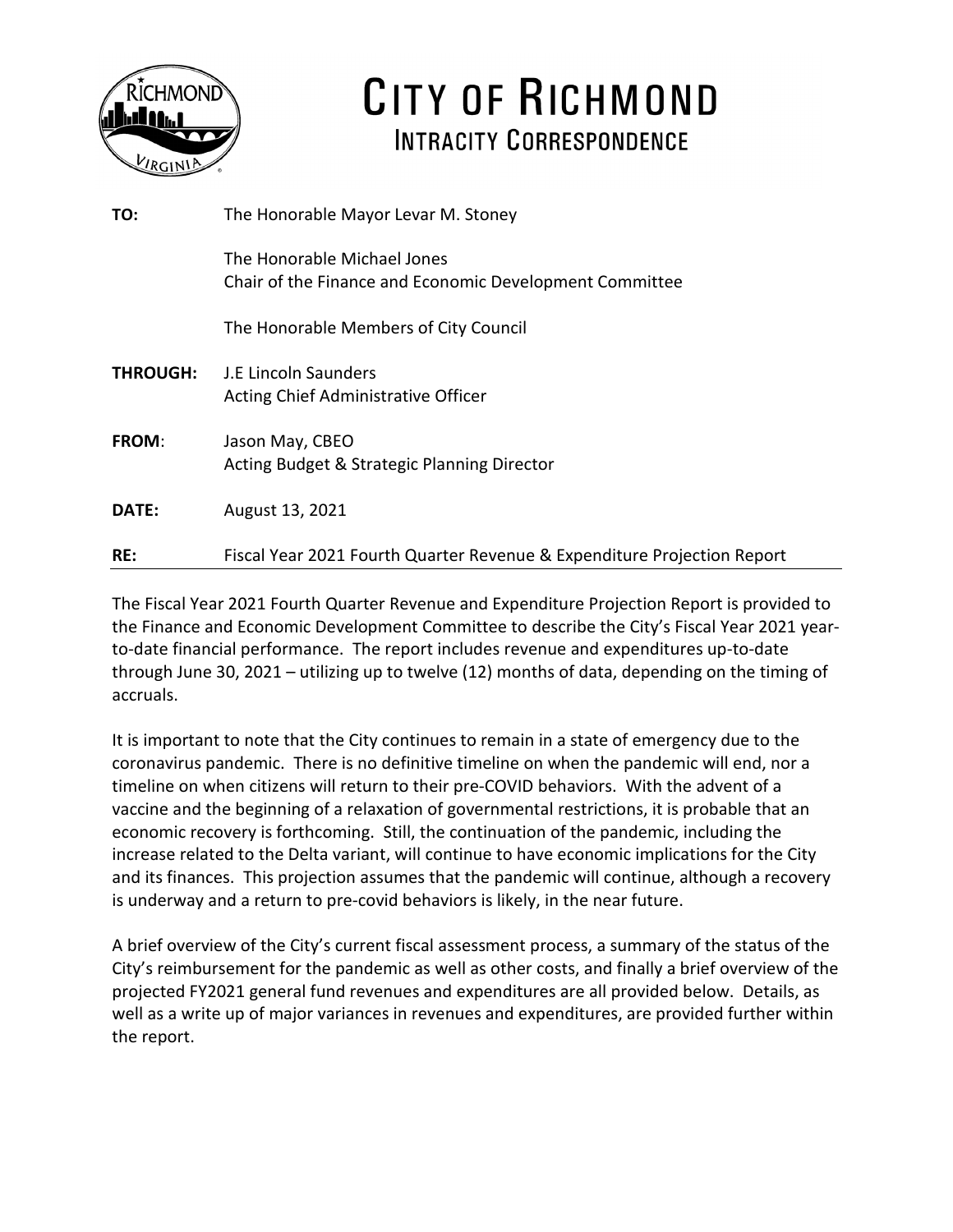# **Technical Budget and Policy Review Meetings – Overview and highlights**

City Council adopted Resolution 2020-R035, which laid out a process for both City Council and Administrative staff to jointly review financial data and reports on a monthly basis and make recommendations for any necessary amendments to the City's FY2021 budget to address needed changes in revenue projections and appropriations for expenditures in response to COVID-19. In January, it was decided that the City would conduct a  $2<sup>nd</sup>$  quarter reappropriation, based on the financial information available at that time, and wait for additional information including the tax amnesty results to determine if a  $3<sup>rd</sup>$  quarter re-appropriation was necessary. Based on the results of the third quarter report, the Administration requested a small re-appropriation; it appeared the  $2^{nd}$  quarter paper was very effective in accomplishing the goal of providing for the needs of the City's Departments. This conclusion is furthered in the  $4<sup>th</sup>$  Quarter report with the city showing a very small shortfall and only a few agencies projected to be overspent.

# **Civil Unrest and Damages to City Property**

The City of Richmond, through its Office of Risk Management, files claims for expenses related to damages of City property, as well as other costs associated with civil unrest and other events. The fourth quarter projection maintains \$5 million in estimated insurance recovery revenue.

Additionally, the City is projected to receive \$2.2M in reimbursement for civil unrest for the period of 5/29 through 8/30 by the State, per the Department of Fire and EMS.

# **CARES Reimbursement**

Ordinance 2020-185 authorized the acceptance and appropriation of \$40,209,306 from the State as part of the State's allocation of funds from the Federal Coronavirus Relief Fund for the purpose of funding necessary expenditures incurred due to the public health emergency with respect to the COVID-19 pandemic. Per financial reporting guidance received in July of 2020, it was concluded that these Coronavirus Aid, Relief, and Economic Security (CARES) Act funds should be included in the City's general fund budget. As a result, and per Ordinance 2020-185, these funds were added to the Department of Fire and Emergency Services' general fund budget.

At this time, the City has received a total of \$40,209,306 in CARES funding, \$3,023,226 of which was accrued back to FY2020 to offset expenditures related to that fiscal year. The Fourth quarter projections indicate that approximately \$37,186,080 is anticipated to be expended by the City and/or posted to the financial system by the end of the Fiscal Year 2021. As a reminder, the deadline for expending all funds was extended to December 30, 2021 earlier this year. This amount is included in both the revenue and expenditure projections.

# **FEMA reimbursement**

State, local, tribal, and territorial government entities and certain private non-profit organizations can apply for Public Assistance (PA) reimbursements for emergency protective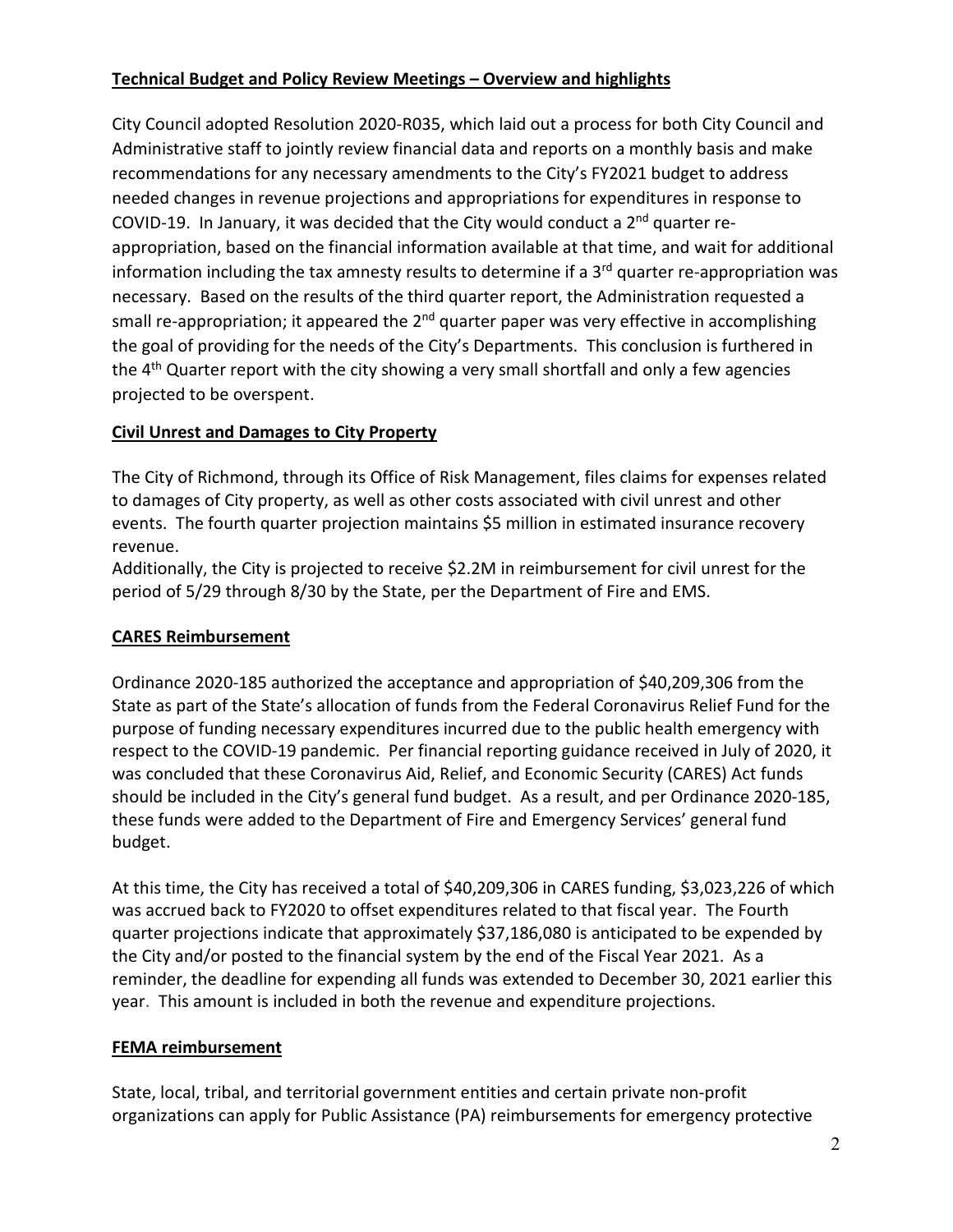measures taken during the pandemic. FEMA assistance will be provided at a 100 percent federal cost share. Under the COVID-19 Emergency Declaration, FEMA may provide assistance for emergency protective measures that fall within their programmatic guidelines. Some of these costs overlap with the CARES program, however the CARES program allows for more costs that can be applied as opposed to the FEMA reimbursement.

### **General Fund Revenues**

General Fund Revenues are currently forecast to be less than budget with a preliminary projected shortfall of \$6,803,406. Several sources of general fund revenue are projected to come in above budget, while others are projected to come in below budget. Although the fiscal year ended on June 30<sup>th</sup>, the Finance Department performs its accrual process through August 15th. As a result, there will likely be changes to the final audited revenue figures to be presented within the City's Comprehensive Annual Financial Report (CAFR).

**It is important to note that the Fourth quarter projections do not include the planned use of**  the revenue stabilization fund. At the time of the 2<sup>nd</sup> Quarter report, a planned use of \$9.4M in revenue stabilization was obtained from City Council. This plan was updated at the time of the Third quarter projections, reducing the forecasted use to approximately \$5.6M. With the presentation of the 4th Quarter report, the planned use of the revenue stabilization fund is being reduced to zero due to the projected expenditure savings and increases in revenues.

### **General Fund Expenditures**

General Fund Expenditures are trending lower than FY 21 Budgeted amounts, a surplus of \$12.8M is projected. This surplus is reduced to an overall year end estimated shortfall of (-\$372,838) or just 0.047% of the total general fund budget – which is the net of a preliminary encumbrance roll of \$6,136,049, the projected shortfall of revenues (-\$6,803,046) and anticipated delta (\$251,904) between the expense account for payment of the debt associated with the construction of three new schools (-\$312,880) and the surplus of revenue from the 1.5% Meals Tax (\$564,784). The \$251,904 will be earmarked within the assigned portion of the city's fund balance with is a separate reserve from the City's unassigned fund balance.

The projected expenditure savings in the General Fund is primarily related to the following departments: Non-Departmental (which corresponds to a commensurate reduction in projected revenues), Department of Social Services, as well as several other agencies and departments. Specific details of these departmental variances as well as other departmental variances are explained further in the report.

Guiding the City, financially, through this fiscal year has been a challenge; note that the adopted budget is nearly \$40M less than the proposed budget. To project that the city is primed to utilize none of its revenue stabilization funds, have revenues and expenditures within a small fraction of a percent of each other, and be able to hopefully turn the corner on a tumultuous fiscal year is a sign of the dedicated staff and leadership within the City of Richmond.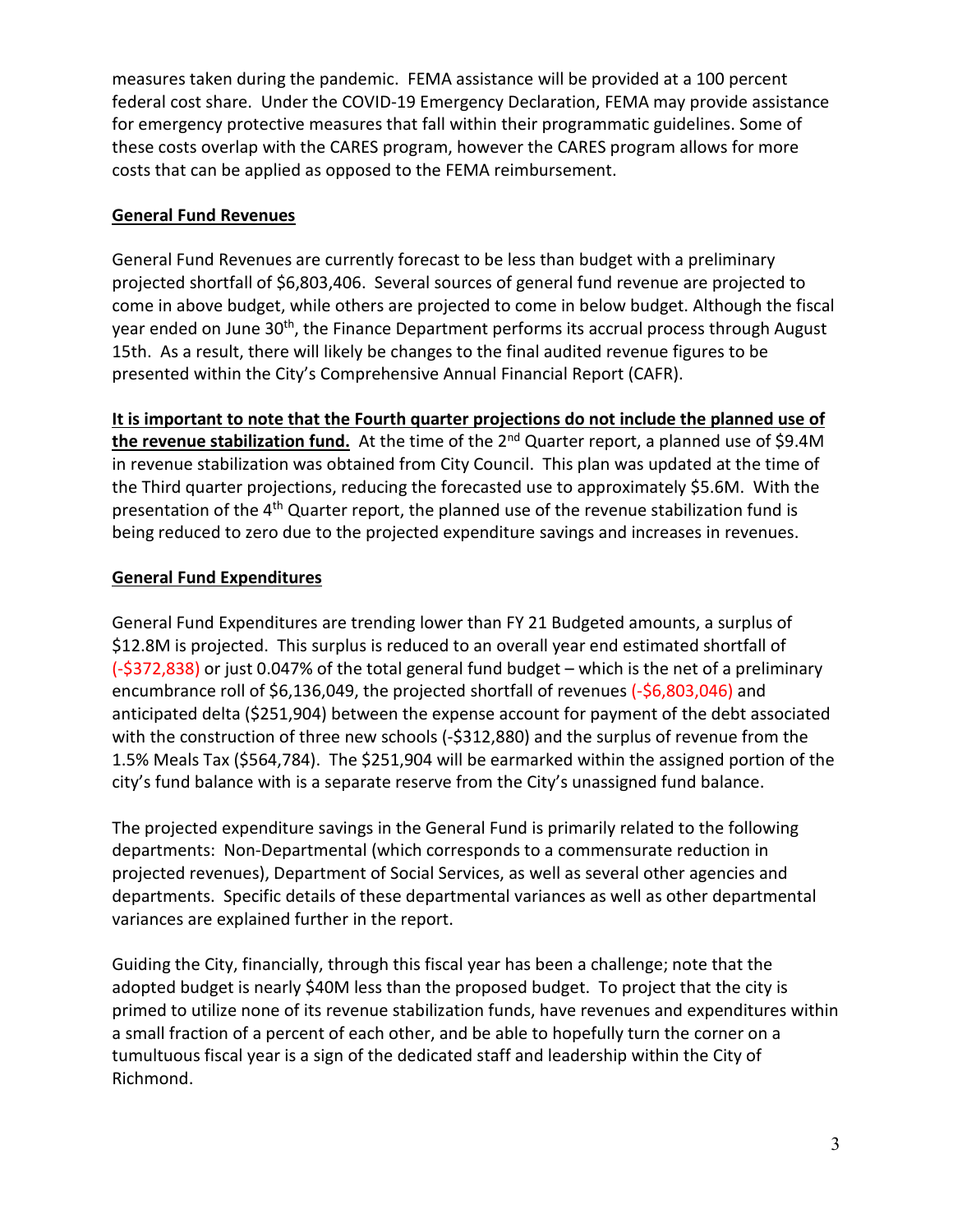|  |  | Summary of FY2021 Projected Balances as of 6/30/2021 |
|--|--|------------------------------------------------------|
|--|--|------------------------------------------------------|

| <b>Projected Total FY2021 General Fund Revenue</b>                                                                        | 783,586,071   |
|---------------------------------------------------------------------------------------------------------------------------|---------------|
| Plus FY2020 Encumbrance Roll                                                                                              | 2,036,065     |
| *Less Projected Surplus Revenue from 1.5% Meals Tax – (Excess above budget) – To be assigned to a special reserve<br>fund | (251, 904)    |
| Projected Total FY2021 General Fund Expenditures                                                                          | 779,607,021   |
| Less Preliminary Estimated FY2021 Rolled Encumbrances to FY2022                                                           | (6, 136, 049) |
| *Less Preliminary Estimated 1.5% (Unspent) Meals Tax - To be assigned to a special reserve fund                           | (0)           |
| <b>FY2021 Projected Budgetary Surplus/(Shortfall)</b>                                                                     | (5372, 838)   |

\*Note very minor discrepancies may exist due to rounding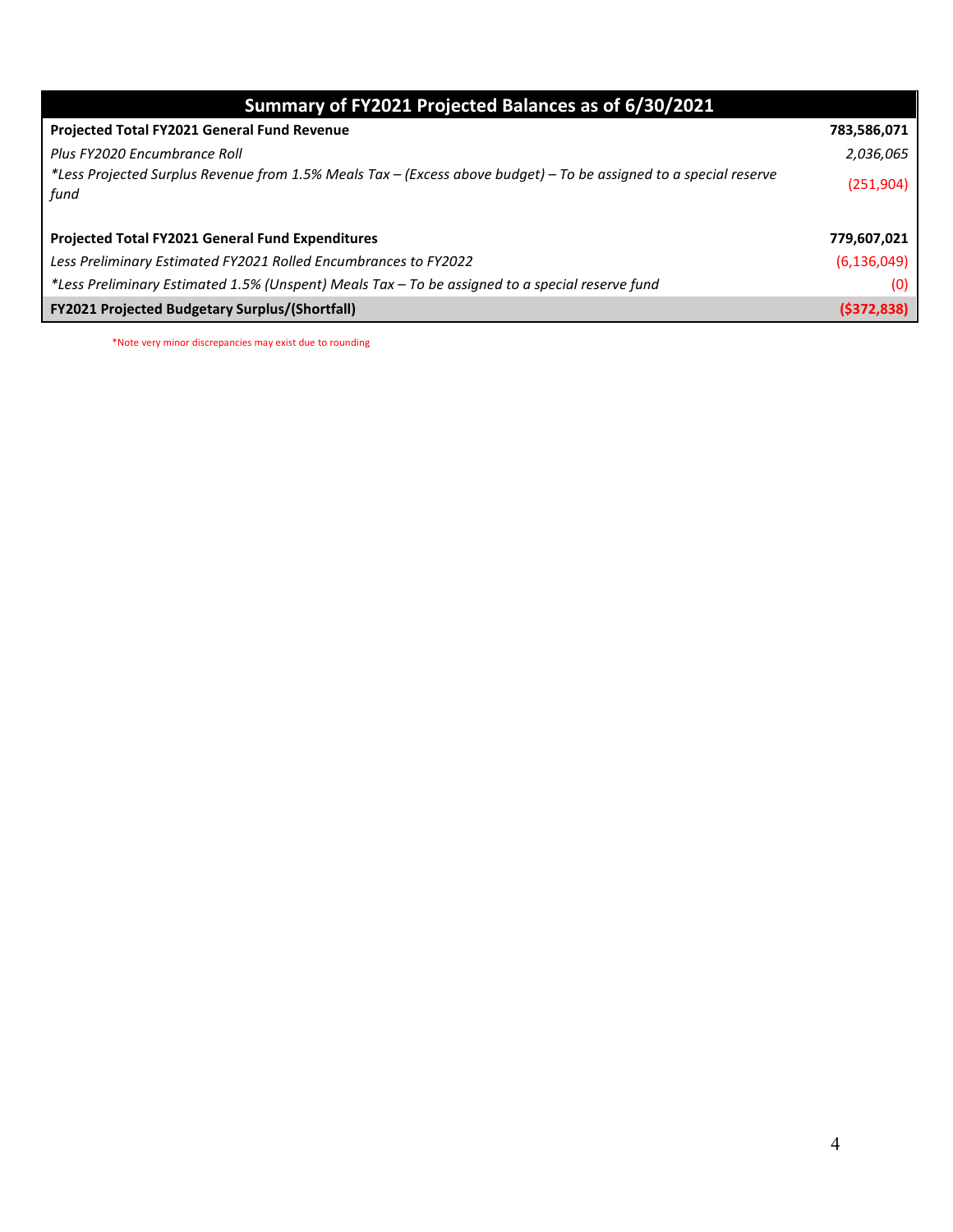# **Internal Work Papers - City of Richmond, VA Department of Budget and Strategic Planning DRAFT FY2021 4th Quarter Status Report and Forecast - 100.00% Year Past**

|                                                               | FY2021 Budget | FY2021 Amended<br><b>Budget</b> | as of 06/30/2021 | FY2021 Collections FY2021 4th Quarter<br>Projection | Variance: Amended Budget vs.<br><b>Preliminary Year End surplus</b> |      |
|---------------------------------------------------------------|---------------|---------------------------------|------------------|-----------------------------------------------------|---------------------------------------------------------------------|------|
| <b>Revenue from Local Sources</b>                             |               |                                 |                  |                                                     |                                                                     |      |
| <b>General Property Taxes</b>                                 |               |                                 |                  |                                                     |                                                                     |      |
| Machinery & Tools Taxes                                       | 13,399,915    | 13,867,682                      | 14,039,503       | 14,039,503                                          | 171,821                                                             | 101% |
| Penalties and Interest- Interest                              | 2.969.891     | 3.772.308                       | 3.324.972        | 3.325.996                                           | (446, 312)                                                          | 88%  |
| Penalties and Interest- Penalty                               | 2,786,614     | 2,850,316                       | 3,152,369        | 3,152,369                                           | 302,053                                                             | 111% |
| Personal Property Taxes- Current                              | 37,262,847    | 35, 103, 669                    | 38,642,237       | 38,642,237                                          | 3,538,568                                                           | 110% |
| Personal Property Taxes- Delinquent                           | 6,459,963     | 6,534,593                       | 6,414,886        | 6,414,886                                           | (119, 707)                                                          | 98%  |
| Real and Personal Public Service Corporation Property Taxe:   | 9,451,418     | 9,111,449                       | 8,557,624        | 8,557,624                                           | (553, 825)                                                          | 94%  |
| Real and Personal Public Service Corporation Property Taxe:   | 497,012       | 497,012                         | (696, 993)       | 497,012                                             |                                                                     | 100% |
| Real and Personal Public Service Corporation Property Taxe:   | 2,205,476     | 2,288,895                       | 1,905,737        | 1,905,737                                           | (383, 158)                                                          | 83%  |
| Real Property Taxes- Current                                  | 301,250,623   | 306, 395, 876                   | 307,634,774      | 307,643,357                                         | 1,247,481                                                           | 100% |
| Real Property Taxes-Delinquent                                | 11,629,380    | 10,803,821                      | 12,012,595       | 11.966.881                                          | 1,163,060                                                           | 111% |
| <b>Total General Property Taxes</b>                           | 387, 913, 139 | 391,225,621                     | 394, 987, 704    | 396, 145, 602                                       | 4,919,981                                                           | 101% |
|                                                               |               |                                 |                  |                                                     |                                                                     |      |
| <b>Other Local Taxes</b>                                      |               |                                 |                  |                                                     |                                                                     |      |
| <b>Admission Taxes</b>                                        | 2,405,941     | 153,126                         | 163,408          | 163,408                                             | 10,282                                                              | 107% |
| <b>Bank Stock Taxes</b>                                       | 9,996,071     | 9,418,200                       | 11,649,226       | 11,649,226                                          | 2,231,026                                                           | 124% |
| <b>Business Licenses Taxes</b>                                | 31,448,626    | 32,713,959                      | 34,911,768       | 34,912,307                                          | 2,198,348                                                           | 107% |
| Cigarette Tax                                                 | 2,755,000     | 3,123,014                       | 2,913,243        | 2,913,243                                           | (209, 771)                                                          | 93%  |
| <b>Consumer Utility Taxes</b>                                 | 18,316,946    | 18,657,087                      | 15,432,516       | 15,763,845                                          | (2,893,242)                                                         | 84%  |
| Local Sales & Use Tax                                         | 35,416,829    | 37,329,884                      | 33, 165, 952     | 33, 165, 952                                        | (4, 163, 932)                                                       | 89%  |
| Motor Vehicle Licenses                                        | 6,857,458     | 6,522,334                       | 7,661,743        | 7,662,307                                           | 1,139,973                                                           | 117% |
| Other Local Taxes                                             | 510,689       | 1,164,415                       | 1,168,385        | 1,216,573                                           | 52,158                                                              | 104% |
| Prepared Food Taxes                                           | 33,468,822    | 21,654,236                      | 23,794,096       | 23,871,639                                          | 2,217,403                                                           | 110% |
| Prepared Food Taxes - School Facilities                       | 8,524,681     | 5,515,445                       | 6,060,479        | 6,080,229                                           | 564,784                                                             | 110% |
| Short-Term Rental Tax                                         | 125,153       | 76,939                          | 74,203           | 74,203                                              | (2,736)                                                             | 96%  |
| <b>Transient Lodging Taxes</b>                                | 8,312,409     | 3,334,350                       | 3,740,924        | 3,821,580                                           | 487,230                                                             | 115% |
| <b>Total Other Local Taxes</b>                                | 158, 138, 625 | 139,662,989                     | 140,735,943      | 141,294,511                                         | 1,631,522                                                           | 101% |
|                                                               |               |                                 |                  |                                                     |                                                                     |      |
| Permits, Privilege Fees, and Regulatory Licenses              |               |                                 |                  |                                                     |                                                                     |      |
| <b>Animal Licenses</b>                                        |               |                                 | 1.014            | 1.014                                               | 1.014                                                               |      |
| Permits and Other Licenses                                    | 15,885,147    | 13,433,917                      | 11,717,909       | 12,456,156                                          | (977, 761)                                                          | 93%  |
| <b>Total Permits, Privilege Fees, and Regulatory Licenses</b> | 15,885,147    | 13,433,917                      | 11,718,923       | 12,457,170                                          | (976, 747)                                                          | 93%  |
|                                                               |               |                                 |                  |                                                     |                                                                     |      |
| <b>Fines &amp; Forfeitures</b>                                |               |                                 |                  |                                                     |                                                                     |      |
| Fines & Forfeitures                                           |               | 4,443                           | 6,289            | 6,701                                               | 2,258                                                               | 151% |
| <b>Total Fines &amp; Forfeitures</b>                          |               | 4,443                           | 6,289            | 6,701                                               | 2,258                                                               | 151% |
|                                                               |               |                                 |                  |                                                     |                                                                     |      |
| Revenue from Use of Money and Property                        |               |                                 |                  |                                                     |                                                                     |      |
| Revenue from Use of Money                                     |               |                                 |                  |                                                     |                                                                     |      |
| Revenue from Use of Property                                  | 209,000       | 212,959                         | 187,542          | 177,455                                             | (35, 504)                                                           | 83%  |
| <b>Total Revenue from Use of Money and Property</b>           | 209,000       | 212,959                         | 187,542          | 177,455                                             | (35, 504)                                                           | 83%  |
|                                                               |               |                                 |                  |                                                     |                                                                     |      |
| <b>Charges for Services</b>                                   |               |                                 |                  |                                                     |                                                                     |      |
| Charges for Finance                                           | 801,192       | 801,192                         | 848,786          | 848,786                                             | 47,594                                                              | 106% |
| Charges for Fire and Rescue Services                          | 158,623       | 149,500                         | 122,903          | 150,842                                             | 1,342                                                               | 101% |
| Charges for Information Technology                            | 16,805        | 800                             | 146              | 1,272                                               | 472                                                                 | 159% |
| Charges for Law Enforcement and Traffic Control               | 212,000       | 95,204                          | 133,419          | 133,420                                             | 38,216                                                              | 140% |
| Charges for Library                                           | 23,750        | 800                             | 1,806            | 1,806                                               | 1,006                                                               | 226% |
| Charges for Maintenance of Highways, Streets, Bridges, and    |               |                                 |                  |                                                     |                                                                     |      |
| Charges for Other Protection                                  | 111,000       | 103,000                         | 124,426          | 124,426                                             | 21,426                                                              | 121% |
| Charges for Parks and Recreation                              | 127,122       | 37,710                          | 83,946           | 119,183                                             | 81,473                                                              | 316% |
| Charges for Planning and Community Development                | 47,009        | 71,703                          | 24,415           | 71,424                                              | (279)                                                               | 100% |
| Charges for Sanitation and Waste Removal                      | 17,891,033    | 17,891,033                      | 16,420,627       | 18,011,382                                          | 120,349                                                             | 101% |
| <b>Court Costs</b>                                            | 5,717,702     | 6,617,896                       | 8,159,184        | 8,963,712                                           | 2,345,816                                                           | 135% |
| Other                                                         | 9,515         | 9,515                           | 34,455           | 34,455                                              | 24,940                                                              | 362% |
| <b>Total Charges for Services</b>                             | 25, 115, 751  | 25,778,353                      | 25,954,112       | 28,460,707                                          | 2,682,354                                                           | 110% |
|                                                               |               |                                 |                  |                                                     |                                                                     |      |
| <b>Miscellaneous Revenue</b>                                  |               |                                 |                  |                                                     |                                                                     |      |
| Miscellaneous                                                 | 1,318,385     | 3,746,533                       | 3,566,089        | 3,369,574                                           | (376, 959)                                                          | 90%  |
| Payments in Lieu of Taxes from Enterprise Activities          | 19,527,456    | 19,527,456                      | 18,345,559       | 18,645,516                                          | (881,940)                                                           | 95%  |
| <b>Total Miscellaneous Revenue</b>                            | 20,845,841    | 23, 273, 989                    | 21,911,649       | 22,015,090                                          | (1, 258, 899)                                                       | 95%  |
|                                                               |               |                                 |                  |                                                     |                                                                     |      |
| <b>Recovered Costs</b>                                        |               |                                 |                  |                                                     |                                                                     |      |
| <b>Recovered Costs</b>                                        | 5,522,979     | 5,199,529                       | 2,789,936        | 3,641,341                                           | (1, 558, 187)                                                       | 70%  |
| <b>Total Recovered Costs</b>                                  | 5,522,979     | 5,199,529                       | 2,789,936        | 3,641,341                                           | (1, 558, 187)                                                       | 70%  |
| <b>Revenue from Local Sources Total</b>                       | 613, 630, 482 | 598,791,800                     | 598,292,097      | 604,198,578                                         | 5,404,520                                                           | 101% |
|                                                               |               |                                 |                  |                                                     |                                                                     |      |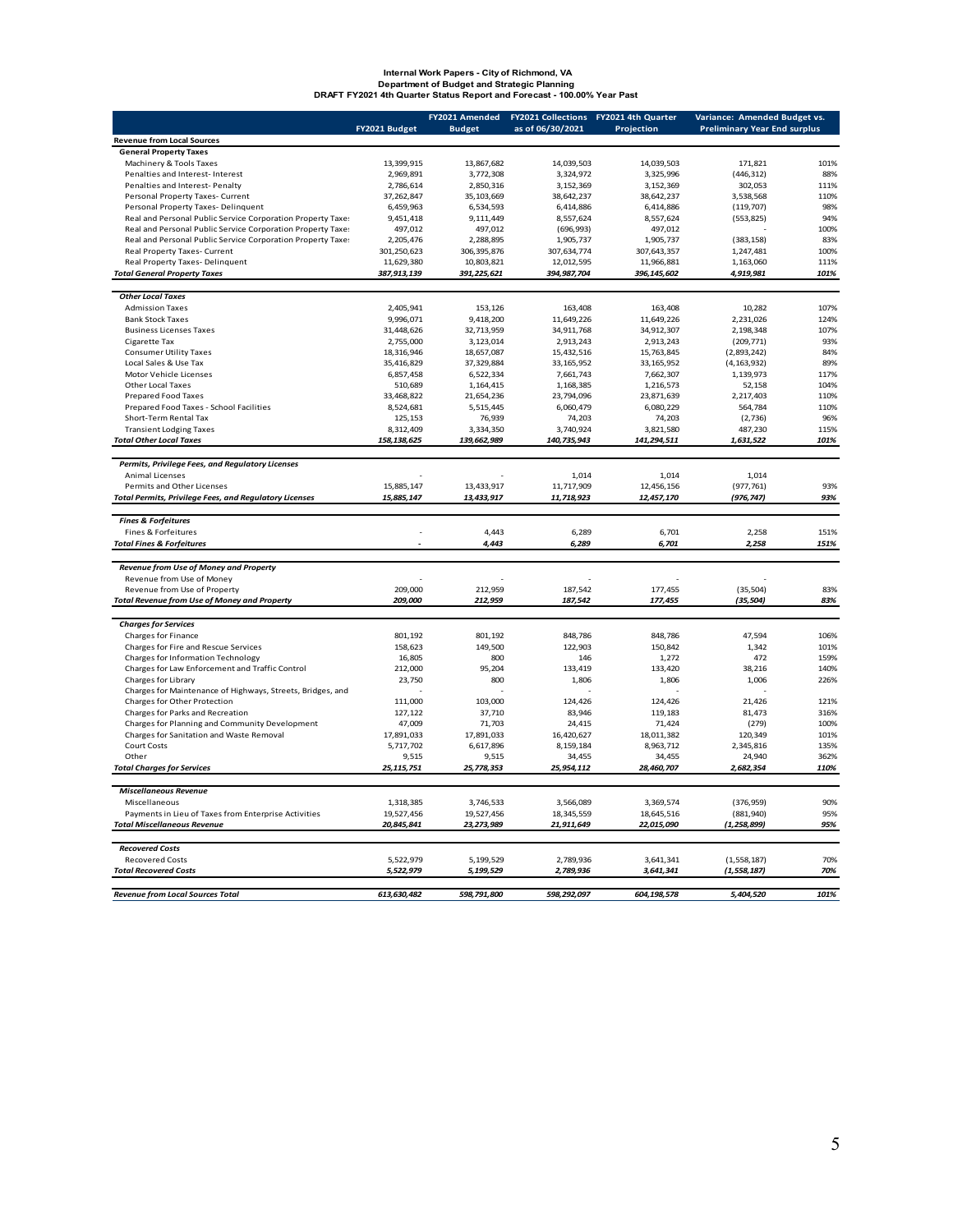|                                                                |                | FY2021 Amended             | <b>FY2021 Collections</b> | FY2021 4th Quarter         | Variance: Amended Budget vs.        |              |
|----------------------------------------------------------------|----------------|----------------------------|---------------------------|----------------------------|-------------------------------------|--------------|
|                                                                | FY2021 Budget  | <b>Budget</b>              | as of 06/30/2021          | Projection                 | <b>Preliminary Year End surplus</b> |              |
| <b>Other Financing Sources</b>                                 |                |                            |                           |                            |                                     |              |
| <b>Non-Revenue Receipts</b>                                    |                |                            |                           |                            |                                     |              |
| <b>Insurance Recovery</b><br><b>Total Non-Revenue Receipts</b> |                | 5,000,000<br>5,000,000     | L,                        | 5,000,000<br>5,000,000     |                                     | 100%<br>100% |
|                                                                |                |                            |                           |                            |                                     |              |
| <b>Revenue from Other Financing Sources Total</b>              |                | 5,000,000                  |                           | 5,000,000                  |                                     | 100%         |
|                                                                |                |                            |                           |                            |                                     |              |
| Revenue from the Commonwealth                                  |                |                            |                           |                            |                                     |              |
| <b>Non-Categorical Aid</b>                                     |                |                            |                           |                            |                                     |              |
| Auto Rental Tax                                                | 893,846        | 893,846                    | 1,001,964                 | 1,001,964                  | 108,118                             | 112%         |
| Communications Sales and Use Tax                               | 14,440,680     | 14,440,680                 | 11,605,577                | 14,440,680                 |                                     | 100%         |
| Miscellaneous Non-Categorical Aid                              | 240,000        | 3,223,952                  | 281,071                   | 2,503,801                  | (720, 151)<br>78%                   |              |
| Mobile Home Titling Taxes                                      | 9,807          | 9,807                      | 5,235                     | 5,235                      | (4, 572)<br>53%                     |              |
| Personal Property Tax Reimbursement                            | 16,708,749     | 16,708,749                 | 1,618,469                 | 16,708,749                 | 100%                                |              |
| Rolling Stock Tax                                              | 139,639        | 139,639                    |                           | 139,639                    |                                     | 100%         |
| Tax on Deeds                                                   | 1,000,000      | 1,000,000                  |                           | 1,000,000                  |                                     | 100%         |
| <b>Total Non-Categorical Aid</b>                               | 33,432,721     | 36,416,673                 | 14,512,316                | 35,800,069                 | (616, 604)                          | 98%          |
| <b>Shared Expenditures (Categorical)</b>                       |                |                            |                           |                            |                                     |              |
| State Shared Expenses- City Treasurer                          | 147,425        | 140,408                    | 128,661                   | 140,402                    | (6)                                 | 100%         |
| State Shared Expenses- Commonwealth Attorney                   | 3,413,358      | 3,387,264                  | 3,119,775                 | 3,452,079                  | 64,815                              | 102%         |
| State Shared Expenses- Finance                                 | 738,859        | 738,859                    | 787,675                   | 859,874                    | 121,015                             | 116%         |
| State Shared Expenses- General Registrar                       | 93,839         | 100,000                    |                           | 100,000                    |                                     | 100%         |
| State Shared Expenses- Sheriff                                 | 16,600,000     | 16,507,624                 | 15,533,866                | 16,889,599                 | 381,975                             | 102%         |
| State Shared Expenses- Welfare and Social Services             |                |                            |                           |                            |                                     |              |
| <b>Total Shared Expenditures (Categorical)</b>                 | 20,993,481     | 20,874,155                 | 19,569,978                | 21,441,955                 | 567,800                             | 103%         |
|                                                                |                |                            |                           |                            |                                     |              |
| <b>Categorical Aid</b>                                         |                |                            |                           |                            |                                     |              |
| Education                                                      |                |                            |                           |                            |                                     |              |
| Library                                                        | 185,000        | 210,000                    | 160,376                   | 209,956                    | (44)                                | 100%         |
| Public Safety<br>Public Works                                  | 19,730,547     | 19,797,964                 | 18,699,800                | 19,656,663                 | (141, 301)                          | 99%          |
| Welfare and Social Services                                    | 15,630,263     | 16,065,995                 | 12,313,804                | 12,393,804                 | (3,672,191)                         | 77%          |
| <b>Total Categorical Aid</b>                                   | 35,545,810     | 36,073,959                 | 31,173,980                | 32,260,423                 | (3, 813, 536)                       | 89%          |
|                                                                |                |                            |                           |                            |                                     |              |
| <b>PILOT</b> (Payments in Lieu of Taxes)                       |                |                            |                           |                            |                                     |              |
| Service Charges                                                | 3,698,683      | 3,698,683                  | 2,201,088                 | 2,201,088                  | (1, 497, 595)                       | 60%          |
| <b>Total PILOT (Payments in Lieu of Taxes)</b>                 | 3,698,683      | 3,698,683                  | 2,201,088                 | 2,201,088                  | (1, 497, 595)                       | 60%          |
|                                                                |                |                            |                           |                            |                                     |              |
| Revenue from the Commonwealth Total                            | 93,670,695     | 97,063,470                 | 67,457,361                | 91,703,534                 | (5, 359, 936)                       | 94%          |
|                                                                |                |                            |                           |                            |                                     |              |
| <b>Revenue from the Federal Government</b>                     |                |                            |                           |                            |                                     |              |
| <b>Non-Categorical Aid</b>                                     | ٠              |                            |                           |                            | 0                                   | 100%         |
| Other Federal Revenue<br><b>Total Non-Categorical Aid</b>      | $\overline{a}$ | 37,379,472<br>37, 379, 472 | 36,581,853<br>36,581,853  | 37,379,472<br>37, 379, 472 | 0                                   | ÷,           |
|                                                                |                |                            |                           |                            |                                     |              |
| <b>Categorical Aid</b>                                         |                |                            |                           |                            |                                     |              |
| Social Services                                                | 24,608,836     | 24,284,901                 | 19,929,836                | 23,229,836                 | (1,055,065)                         | 96%          |
| <b>Total Categorical Aid</b>                                   | 24,608,836     | 24,284,901                 | 19,929,836                | 23, 229, 836               | (1,055,065)                         | 96%          |
|                                                                |                |                            |                           |                            |                                     |              |
| Revenue from the Federal Government Total                      | 24,608,836     | 61,664,373                 | 56,511,689                | 60,609,308                 | (1,055,065)                         | 98%          |
|                                                                |                |                            |                           |                            |                                     |              |
| <b>Utilities</b>                                               |                |                            |                           |                            |                                     |              |
| <b>Utilities</b>                                               |                |                            |                           |                            |                                     |              |
| Utilities                                                      |                | 65,820                     | 47,887                    | 47,887                     | (17, 933)                           | 73%          |
| <b>Total Utilities</b>                                         |                | 65,820                     | 47,887                    | 47,887                     | (17, 933)                           | 73%          |
|                                                                |                |                            |                           |                            |                                     |              |
| <b>Revenue from Utilities Total</b>                            |                | 65,820                     | 47,887                    | 47,887                     | (17, 933)                           | 73%          |
|                                                                |                |                            |                           |                            |                                     |              |
| <b>Transfers-In</b>                                            |                |                            |                           |                            |                                     |              |
| <b>Transfers-In</b>                                            |                |                            |                           |                            |                                     |              |
| Transfers-In                                                   | 12, 140, 104   | 18,431,678                 | 12,070,177                | 22,026,764                 | 3,595,086                           | 120%         |
| Use of Revenue Stabilization Fund                              |                | 9,371,977                  |                           |                            | (9,371,977)                         | 0%           |
| <b>Total Transfers-In</b>                                      | 12, 140, 104   | 27,803,655                 | 12,070,177                | 22,026,764                 | (5, 776, 891)                       | 79%          |
|                                                                |                |                            |                           |                            |                                     |              |
| <b>Grand Total:</b>                                            | 744,050,117    | 790,389,118                | 734,379,211               | 783,586,071                | (6, 803, 046)                       | 99%          |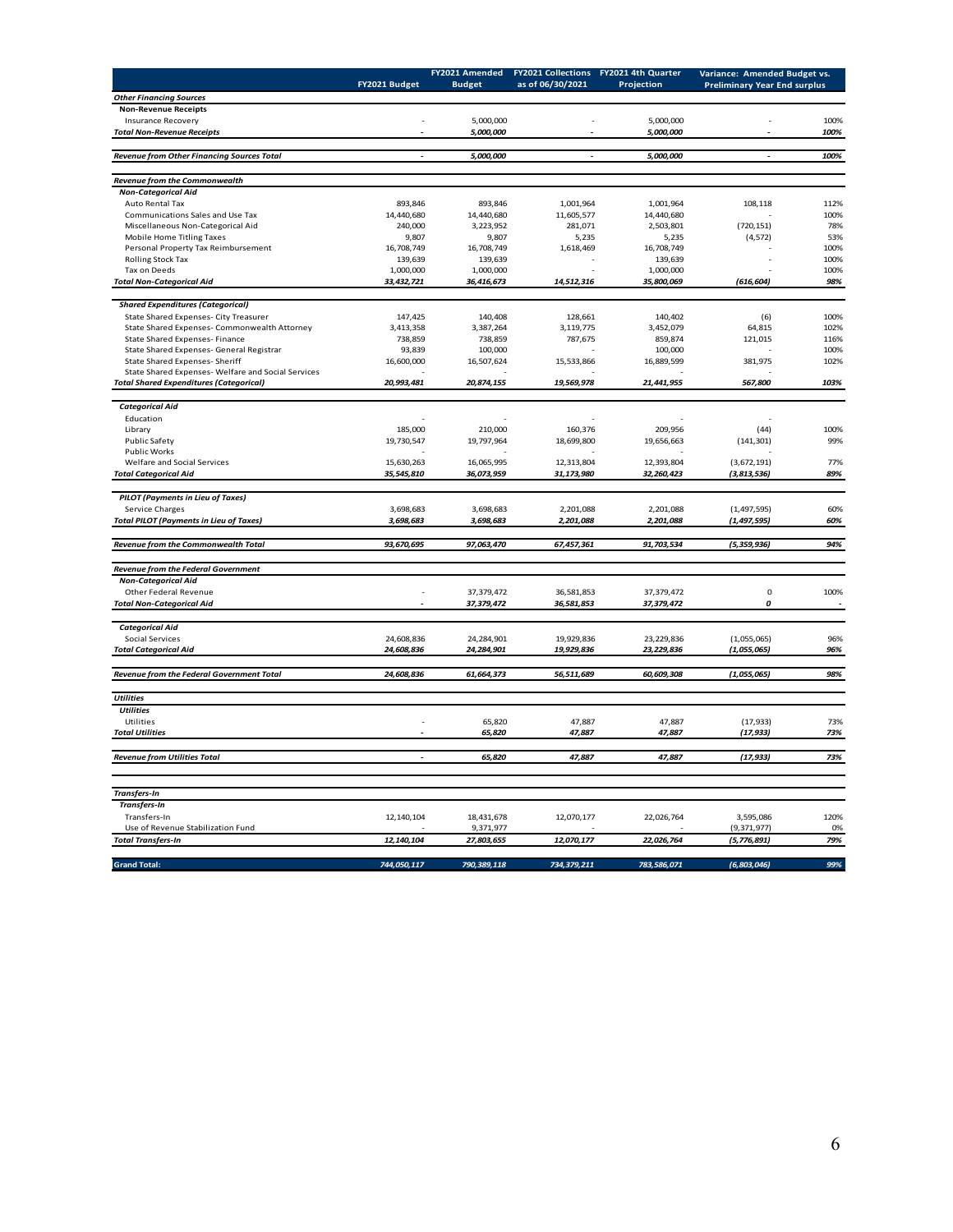| <b>Agency</b>                          | FY 2021<br><b>Adopted</b><br><b>Budget</b> | FY 2021<br><b>Current</b><br><b>Budget</b> | through June<br>30th | Expenditures FY 2021 Year-<br><b>End</b><br><b>Projection</b> | Variance:<br><b>Current vs</b><br>Projection<br>surplus/(shortfall) |                  |
|----------------------------------------|--------------------------------------------|--------------------------------------------|----------------------|---------------------------------------------------------------|---------------------------------------------------------------------|------------------|
| <b>Culture &amp; Recreation</b>        |                                            |                                            |                      |                                                               |                                                                     |                  |
| Library                                | 5,743,900                                  | 5,821,485                                  | 5,410,294            | 5,551,404                                                     | 270,081                                                             | 95.4%            |
| Parks Rec                              | 18,216,520                                 | 18,137,586                                 | 16,959,036           | 17,724,437                                                    | 413,149                                                             | 97.7%            |
| <b>Debt</b>                            |                                            |                                            |                      |                                                               |                                                                     |                  |
| Debt                                   | 77,966,859                                 | 76,692,003                                 | 75,815,687           | 76,692,003                                                    | $\mathbf{r}$                                                        | 100.0%           |
| <b>Education</b>                       |                                            |                                            |                      |                                                               |                                                                     |                  |
| <b>RPS</b>                             |                                            | 181,694,074 181,694,074                    | 181,694,074          | 181,694,074                                                   | $\blacksquare$                                                      | 100.0%           |
| <b>General Government</b>              |                                            |                                            |                      |                                                               |                                                                     |                  |
| Assessor                               | 4,782,289                                  | 5,461,637                                  | 3,882,711            | 4,035,730                                                     | 1,425,908                                                           | 73.9%            |
| Auditor                                | 1,988,484                                  | 1,912,535                                  | 1,728,642            | 1,776,529                                                     | 136,006                                                             | 92.9%            |
| <b>Budget</b>                          | 1,420,707                                  | 1,385,899                                  | 1,231,525            | 1,323,787                                                     | 62,112                                                              | 95.5%            |
| Chief Admin Officer                    | 564,761                                    | 708,782                                    | 509.765              | 660,881                                                       | 47,901                                                              | 93.2%            |
| City Attorney                          | 4,042,992                                  | 3,989,433                                  | 3,612,064            | 3,740,204                                                     | 249,229                                                             | 93.8%            |
| City Clerk                             | 993,029                                    | 952,984                                    | 877,261              | 899,702                                                       | 53,282                                                              | 94.4%            |
| <b>City Council</b>                    | 1,488,704                                  | 1,590,564                                  | 1,367,396            | 1,470,008                                                     | 120,556                                                             | 92.4%            |
| City Treasurer                         | 218.888                                    | 220.168                                    | 214.296              | 220,557                                                       |                                                                     | $(389)$ 100.2%   |
| Citizen Service & Response             | 2,239,787                                  | 2,228,987                                  | 1,959,882            | 2,182,503                                                     | 46,484                                                              | 97.9%            |
| Council Chief of Staff                 | 1,321,975                                  | 1,220,977                                  | 939,959              | 963,191                                                       | 257,786                                                             | 78.9%            |
| Econ Dev                               | 2,664,858                                  | 2,648,533                                  | 2,267,209            | 2,413,089                                                     | 235,444                                                             | 91.1%            |
| Finance                                | 9,985,678                                  | 10,203,817                                 | 8,251,268            | 9,463,306                                                     | 740,511                                                             | 92.7%            |
| General Registrar                      | 3,930,368                                  | 4,028,759                                  | 3,352,098            | 3,956,532                                                     | 72,227                                                              | 98.2%            |
| Housing & Comm Development             | 1,476,055                                  | 1,463,962                                  | 813,864              | 1,142,544                                                     | 321,418                                                             | 78.0%            |
| <b>Human Resources</b>                 | 4,275,416                                  | 4,184,869                                  | 3,820,874            | 4,014,709                                                     | 170,160                                                             | 95.9%            |
| Info Tech                              |                                            |                                            |                      |                                                               |                                                                     |                  |
| <b>Inspector General</b>               | 579.728                                    | 581,387                                    | 565.473              | 585.339                                                       |                                                                     | $(3,952)$ 100.7% |
| Mayor's Office                         | 1,175,676                                  | 1,163,273                                  | 1,125,674            | 1,156,090                                                     | 7,183                                                               | 99.4%            |
| Minority Business Development          | 995,268                                    | 993,095                                    | 802,764              | 945,957                                                       | 47,138                                                              | 95.3%            |
| Planning & Dev Review                  | 10,722,320                                 | 11,344,683                                 | 9,900,768            | 10,761,154                                                    | 583,529                                                             | 94.9%            |
| Press Secretary                        | 512,851                                    | 478,012                                    | 397,033              | 419,472                                                       | 58,540                                                              | 87.8%            |
| Procurement Serv.                      | 1,589,853                                  | 1,607,738                                  | 1,462,589            | 1,531,945                                                     | 75,793                                                              | 95.3%            |
| Highways, Streets, Sanitation & Refuse |                                            |                                            |                      |                                                               |                                                                     |                  |
| <b>Public Works</b>                    | 37,638,619                                 | 46,013,107                                 | 31,962,726           | 45,908,358                                                    | 104,749                                                             | 99.8%            |
| <b>Human Services</b>                  |                                            |                                            |                      |                                                               |                                                                     |                  |
| <b>Justice Services</b>                | 9,499,191                                  | 8,886,406                                  | 7,893,669            | 8,105,893                                                     | 780,513                                                             | 91.2%            |
| Office of DCAO/HS                      | 1,321,643                                  | 3,371,745                                  | 2,394,753            | 3,267,218                                                     | 104,528                                                             | 96.9%            |
| RCHI-Health                            | 4,563,490                                  | 4,563,490                                  | 2,281,745            | 4,563,490                                                     |                                                                     | 100.0%           |
| <b>Social Services</b>                 | 54,247,515                                 | 54,245,311                                 | 51,029,172           | 51,296,789                                                    | 2,948,522                                                           | 94.6%            |
| Office of Community Wealth Building    | 2,165,455                                  | 2,081,597                                  | 1,740,635            | 2,037,153                                                     | 44.444                                                              | 97.9%            |
| <b>Non-Departmental</b>                |                                            |                                            |                      |                                                               |                                                                     |                  |
| Non-Departmental                       | 84,663,220                                 | 82,257,271                                 | 73,140,396           | 81,087,241                                                    | 1,170,030                                                           | 98.6%            |
| <b>Public Safety &amp; Judiciary</b>   |                                            |                                            |                      |                                                               |                                                                     |                  |
| <b>Animal Control</b>                  | 1,862,745                                  | 2,040,875                                  | 2,018,716            | 2,117,475                                                     |                                                                     | (76,600) 103.8%  |
| <b>Emergency Communications</b>        | 5,121,004                                  | 5,360,400                                  | 3,507,825            | 5,265,322                                                     | 95,077                                                              | 98.2%            |
| Fire & Emer Svcs                       | 52,037,737                                 | 54, 137, 317                               | 51,145,795           | 53,124,535                                                    | 1,012,782                                                           | 98.1%            |
| **Fire & Emer Svcs - CARES Funding     | $\overline{a}$                             | 37,186,080                                 | 36,581,854           | 37,186,080                                                    | $\overline{\phantom{a}}$                                            | 100.0%           |
| J & DR Court                           | 222,995                                    | 221,465                                    | 203,995              | 217,943                                                       | 3,522                                                               | 98.4%            |
| 13th District Court Services Unit      | 222,352                                    | 217,291                                    | 191,061              | 211,602                                                       | 5,689                                                               | 97.4%            |
| Jail/Sheriff                           | 42,064,115                                 | 43,187,970                                 | 40,143,106           | 41,503,234                                                    | 1,684,736                                                           | 96.1%            |
| Judiciary - Adult Drug Ct              | 647,643                                    | 648,515                                    | 558,158              | 603,341                                                       | 45,173                                                              | 93.0%            |
| Judiciary - Cir Ct                     | 4,034,893                                  | 3,995,894                                  | 3,723,713            | 3,925,970                                                     | 69,924                                                              | 98.3%            |
| Judiciary - CW Atty                    | 6,528,098                                  | 6,777,726                                  | 6,479,348            | 6,713,394                                                     | 64.332                                                              | 99.1%            |
| Judiciary - Other                      | 246,665                                    | 183,265                                    | 125,368              | 160,534                                                       | 22,731                                                              | 87.6%            |
| Police                                 | 96,371,697                                 | 96,334,216                                 | 93,965,601           | 96,986,304                                                    | (652,088) 100.7%                                                    |                  |
| ***Default                             |                                            |                                            | 344,000              |                                                               |                                                                     |                  |
|                                        |                                            |                                            |                      |                                                               |                                                                     |                  |
| <b>Grand Total</b>                     | 744,050,117                                | 792.425.183                                | 738.393.838          | 779.607.021                                                   | 12.818.162                                                          | 98.4%            |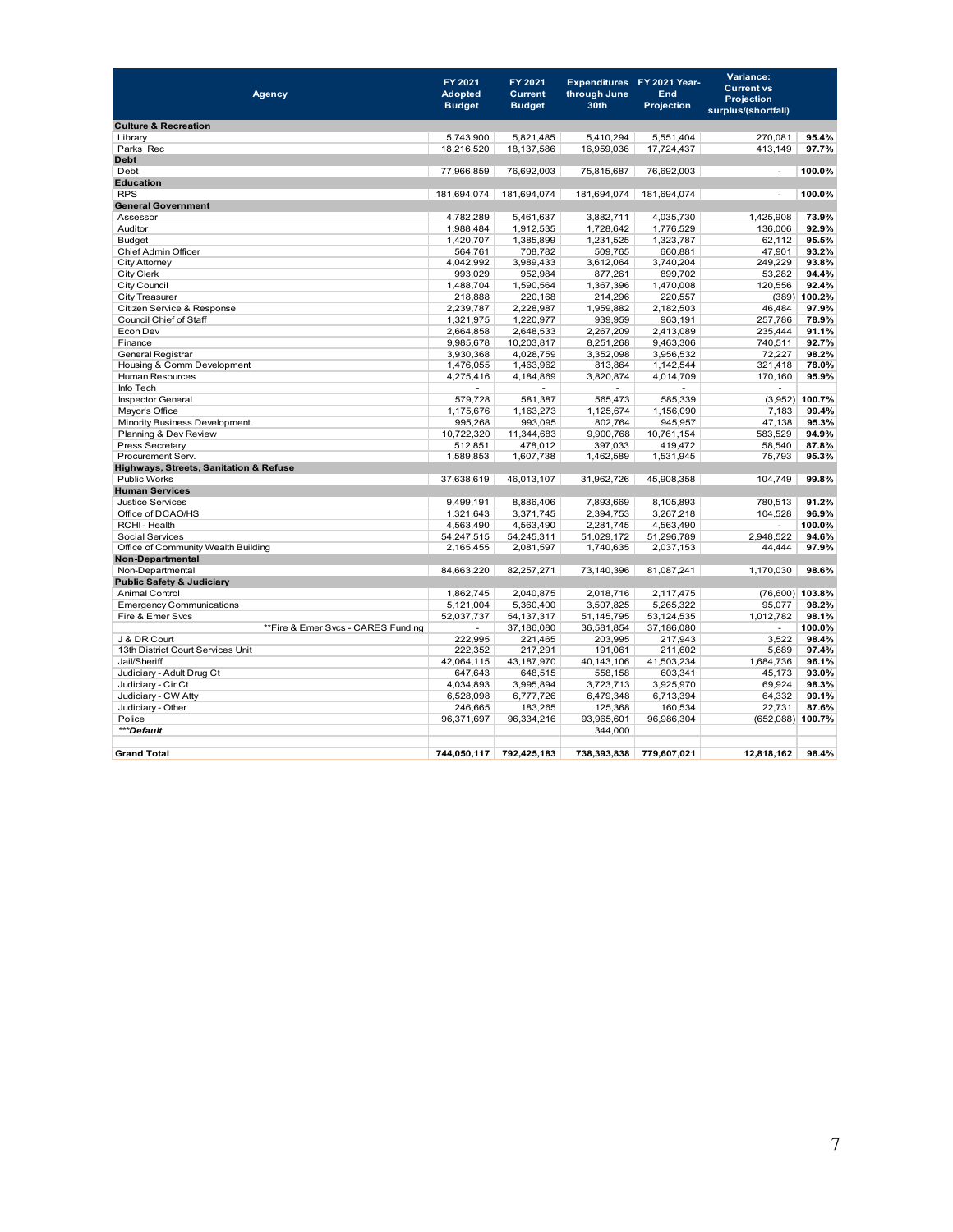### **City of Richmond FY2021 Fourth Quarter Report**

### **FY2021 Fourth Quarter Revenue Projections**

Below are explanations of variances within major accounts in the revenue projections. Explanations are offered for variances that are  $+/$ - 5% or  $+/-$  \$500,000. The current forecast projects revenues to be less than the FY2021 budget by \$6,803,046 or about (0.86%). The explanations are in order as they appear in the prior table.

**Penalties and Interest - Interest Projected Revenue Shortfall: (\$446K)** Penalties and Interest – Interest revenues are projected to reflect a shortfall as a result of the interest written off as part of the Tax Amnesty program.

# **Penalties and Interest - Penalty Projected Revenue Surplus: \$302K**

Penalties and Interest – Penalty revenues are projected to reflect a surplus as a result of overages in other categories, such as Personal Property Taxes – Delinquent which are associated with the payment of Penalties and Interest.

# **Personal Property Taxes - Current Projected Revenue Surplus: \$3.5M**

Personal Property Taxes – Current are projected to reflect a surplus due to an increase in collections related to higher assessed values.

# **Real and Personal Public Service Corporation - Personal Property Taxes Current and Delinquent plus Real Property Current: Projected Revenue Shortfall: (\$937K)**

When combined, the three Public Service Corporation property tax categories are projected to be within 7% of budget, as some variances are noted for the individual sub-categories.

### **Real Property Taxes - Current Network: St.2M** Projected Revenue Surplus: \$1.2M

Real Property Taxes – Current are projected to reflect a surplus as the current trend has resulted in an increase in collections as related to higher assessed values on a higher than normal seller's market.

Real Property Taxes – Delinquent are projected to reflect a surplus as a result of all accounts had to be current in order to qualify for a payment plan through the Tax Amnesty program.

### **Admissions Taxes Projected Revenue Surplus: \$10K**

Admissions Taxes are possibly the revenue stream impacted the most by the pandemic. However, the proposed surplus in Admissions Taxes is attestable to both deservedly conservative budget amendments and novel business strategies of Richmond's entertainment industry.

### **Bank Stock Taxes Projected Revenue Surplus: \$2.2M**

Bank Stock Taxes are projected to reflect a surplus in the fourth quarter due to less banks within city limits, with more customers making deposits, and aided by new mortgage loans.

**Real Property Taxes - Delinquent Projected Revenue Surplus: \$1.2M**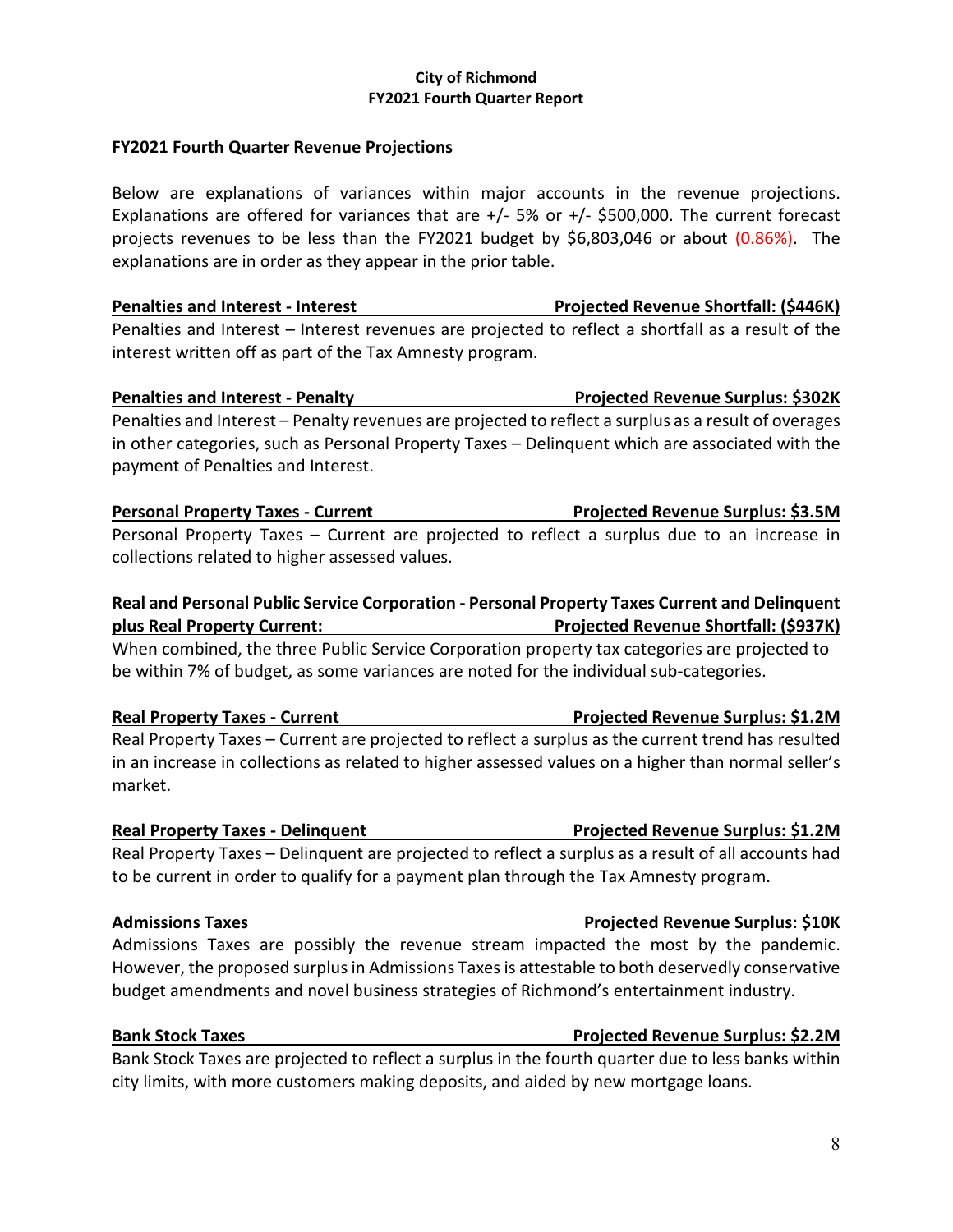# **Business License Taxes Projected Revenue Surplus: \$2.2M**

Business License Taxes projected surplus is a result of business owners having to bring their accounts current to be able to participate in the Tax Amnesty program that removed all penalties and interest from their accounts.

Cigarette Tax projected shortfall based on limited FY monthly values (i.e., 1-year) adjusted by COVID-19 impact forecasting has it falling just short of the increased budget amount.

### **Consumer Utility Taxes The Consumer Utility Taxes According to Projected Revenue Shortfall: (\$2.9M)**

Consumer Utility Taxes are projected to fall short of the amended budget value due to the increase in delinquent utility taxes. It is projected that these revenues will be received but recorded in the new fiscal year versus FY2021.

### **Local Sales and Use Tax Construction Constrained Being Projected Revenue Shortfall: (\$4.2M)**

Local Sales and Use Tax is one of the few monthly remitted consumer based taxes which has not been reduced by COVID-19. This projection takes the conservative approach of only including collections as of 6/30/2021, therefore the projected shortfall is due to the timing of receiving and recording of the monthly payment from the State.

Motor Vehicle Licenses were projected in the fourth quarter to outperform the amended budget value by 17.5%. The combination of conservative budget amendments for this revenue stream married with the enhanced reliance on single occupant motor vehicles resulting from a decrease in the utilization of public transit and other mass transit yields a considerable surplus.

### **Prepared Food Taxes Projected Revenue Surplus: \$2.2M**

The revenue budget amendment for Prepared Food Taxes, along with their Admissions and Lodging counterparts, were impacted by the pandemic. Richmond restaurants and other prepared food vendors novel service strategies and increased pickup/delivery business were projected to bring Prepared Foods Taxes in well over the amended budget amount by 10.2%.

### **Prepared Food Taxes – School Facilities Projected Revenue Surplus: \$565K**

Prepared Food Taxes – School Facilities revenues are directly correlated to the Prepared Food Taxes statement above. This is reduced by the expenditure overage of \$313K, to produce a final number of \$251,905 going to the Special Revenue Fund.

### **Transient Lodging Taxes Projected Revenue Surplus: \$487K**

Transient Lodging Taxes are projected to be a surplus, as a result of increased tourism and rental of hotel rooms since there has been some return to normalsince the City and State has reopened.

### **Permits and Other Licenses Projected Revenue Shortfall: (\$978K)**

This revenue source is projected to have a shortfall that is primarily due to less betting parlor license fees being received and less than budgeted telecom-right of way permits were issued in

# **Motor Vehicle Licenses Projected Revenue Surplus: \$1.1M**

# **Cigarette Tax Projected Revenue Shortfall: (\$209K)**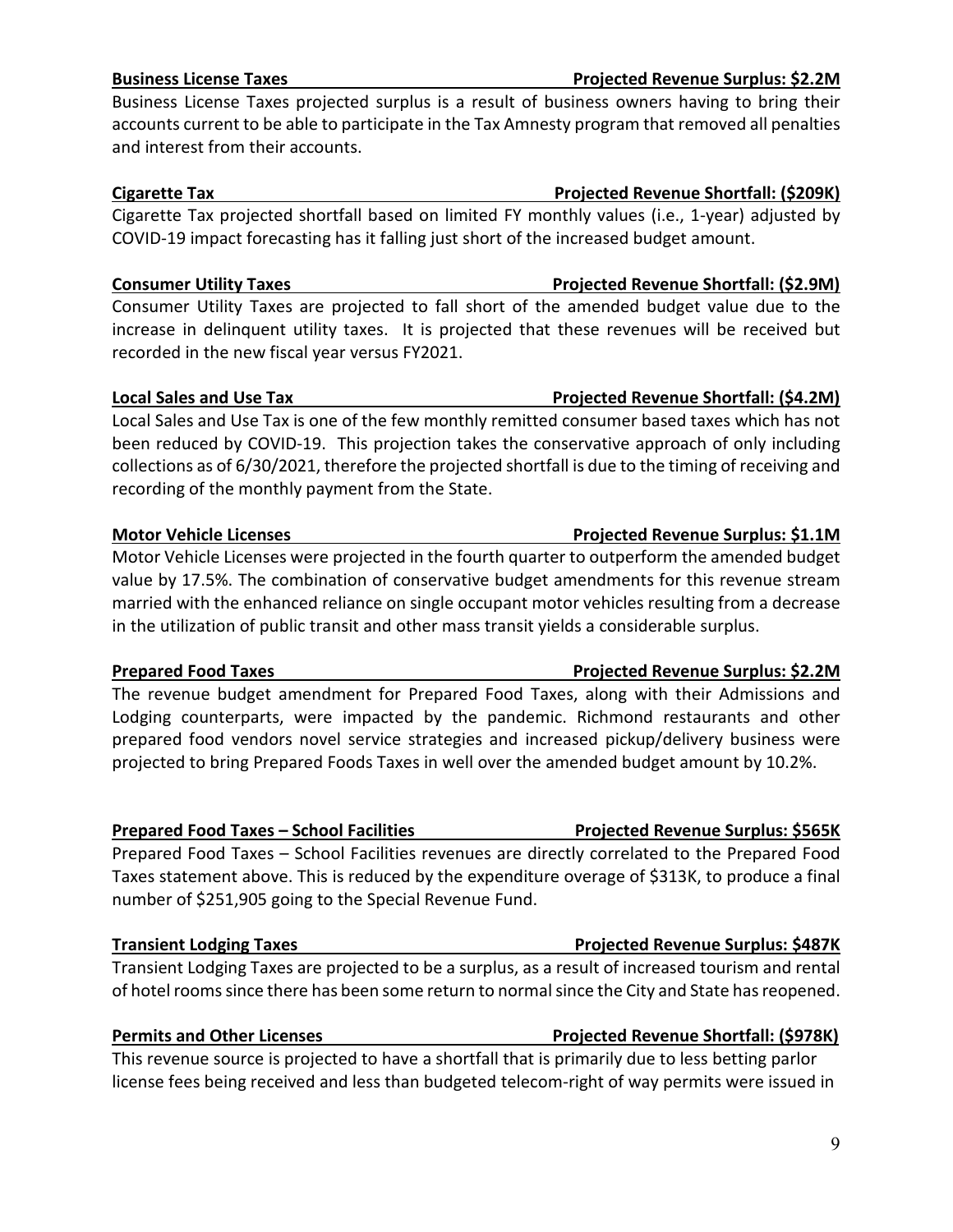### FY2021. The shortfall is also attributed to the Fire Department issuing less permits and conducting less inspections in FY21 due to the ongoing pandemic.

## **Fines and Forfeitures Projected Revenue Surplus: \$2.3K**

This revenue source is projected to have a surplus of \$2.3K due to higher case load referrals for electronic monitoring as an incarceration alternative in light of COVID-19.

# **Revenue from Use of Property Projected Revenue Shortfall: (\$36K)**

This revenue source is projected to have a slightly below budget as related to rental and lease payments to the City. The shortfall is also attributed to the Department of Social Services not receiving rent for the convenience store in Marshall Plaza due to the pandemic.

# **Charges for Finance Projected Revenue Surplus: \$48K**

Charges for Finance are projecting a surplus as a result of the higher than normal delinquent collections due to the Tax Amnesty Program, which includes an Administrative Fee.

# **Charges for Information Technology Projected Revenue Surplus: \$472**

This revenue source is projected to have a surplus of \$472 due to the increase in usage of the Copy Sales Center following the re-opening of libraries.

# **Charges Law Enforcement and Traffic Control Projected Revenue Surplus: \$38K**

This revenue source is projecting a surplus due to an increase in requests for incident reports, accident reports, and FOIA record requests.

# **Charges for Library Projected Revenue Surplus: \$1K**

This revenue source is projected to have a surplus of \$1K due to charges associated with lost and damaged books.

This revenue source is projected to have a surplus of \$21K due to a lesser number of adoption specials in RACC due to COVID.

# **Charges for Parks and Recreation Charges Act Are Projected Revenue Surplus: \$81K**

This revenue source is projected to have a surplus due an increase in rental revenues as facility rentals resumed in Spring 2021. Additional surplus is due to revenues that were previously booked to Parks' various special funds, which are now being booked to the general fund for summer camp and football registrations.

This revenue source is projected to have a surplus of \$2.3M primarily due to low interest rates in the real estate market interest rates, a high number of real estate purchases, and a high number of refinances which have caused the increase in real estate recordings. This surplus is partially offset by shortfalls due to the non-suspension of licenses due to non-payment of court costs, the postponing and rescheduling of cases to accommodate social distancing for COVID-19, and less citizens paying fees due to the removal of penalties associated with lack of payment.

# **Charges for Other Protection Projected Revenue Surplus: \$21K**

### **Court Costs Projected Revenue Surplus: \$2.3M**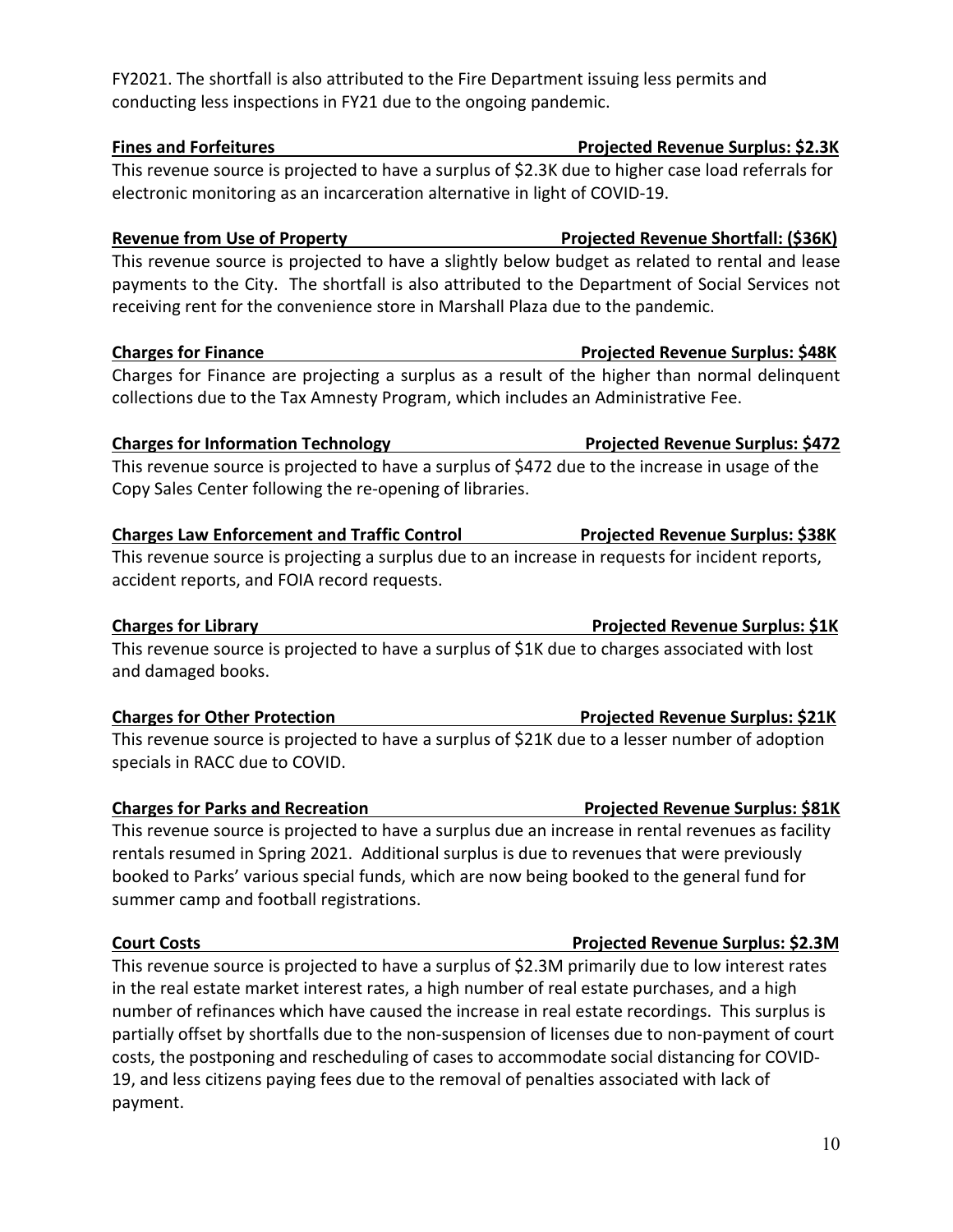# **Other Projected Revenue Surplus: \$25K**

This revenue source is projected to have a surplus of \$25K due to the high amount of returned checks and the fees associated with those return checks.

## **Miscellaneous Projected Revenue Shortfall: (\$377K)**

Miscellaneous revenues are projected to fall short of the amended budget value in the fourth quarter due to revenues being properly identified and categorized in the correct revenue strings. The shortfall is partially offset by revenues that were previously booked to Parks' various special funds, as well as on 3/31/2020 VCU terminated their lease on the Lower Level, 1st, 2nd and 3rd floors at Theatre Row.

# Payments in Lieu of Taxes from Enterprise Activities Projected Revenue Shortfall: (\$882K)

Payments in Lieu of Taxes from Enterprise Activities continue to reflect a shortfall in both personal property taxes and income taxes, offset by over \$4M increase in real estate and consumption taxes.

### **Recovered Costs Projected Revenue Shortfall: (\$1.6M)**

Recovered Costs is a revenue stream which is difficult at best to forecast due to its erratic nature. This projection takes the conservative approach of only including collections as of 6/30/2021, therefore the projected shortfall may be due to the timing of receiving and recording in this revenue stream.

Similar to Short-Term Rental Tax and Transient Lodging Tax, there is seasonal flux in this revenue stream. In the fourth quarter it has gone from a projected shortfall to a surplus as evidence of a strong local economy since the City and State have reopened.

# **Miscellaneous Non-Categorical Aid Projected Revenue Shortfall: (\$720K)**

This revenue source is projecting a shortfall due to a reimbursement related to civil unrest. The City applied for a \$2.9M reimbursement from the Virginia Public Assistance Program (VPAP) related to the civil unrest that took place in 2020; the VPAP granted the city \$2.2M.

This revenue source is projected to be below the budgeted amount based on funds received through the end of the fourth quarter.

# **State Shared Expenses - Finance Projected Revenue Surplus: \$121K**

State Shared Expenses – Finance is reflecting a surplus as a result of the State increasing their share of salaries for the Treasury side of Finance which was not included in the City's budget.

### **Welfare and Social Services Accessible Access Projected Revenue Shortfall: (\$3.7M)**

This revenue source is projected to have a shortfall due to lower than anticipated expenditures. Specifically, there has been a decrease in spending in certain areas due to lack of

# **Auto Rental Tax Projected Revenue Surplus: \$108K**

**Mobile Home Titling Taxes Projected Revenue Shortfall: (\$4.6K)**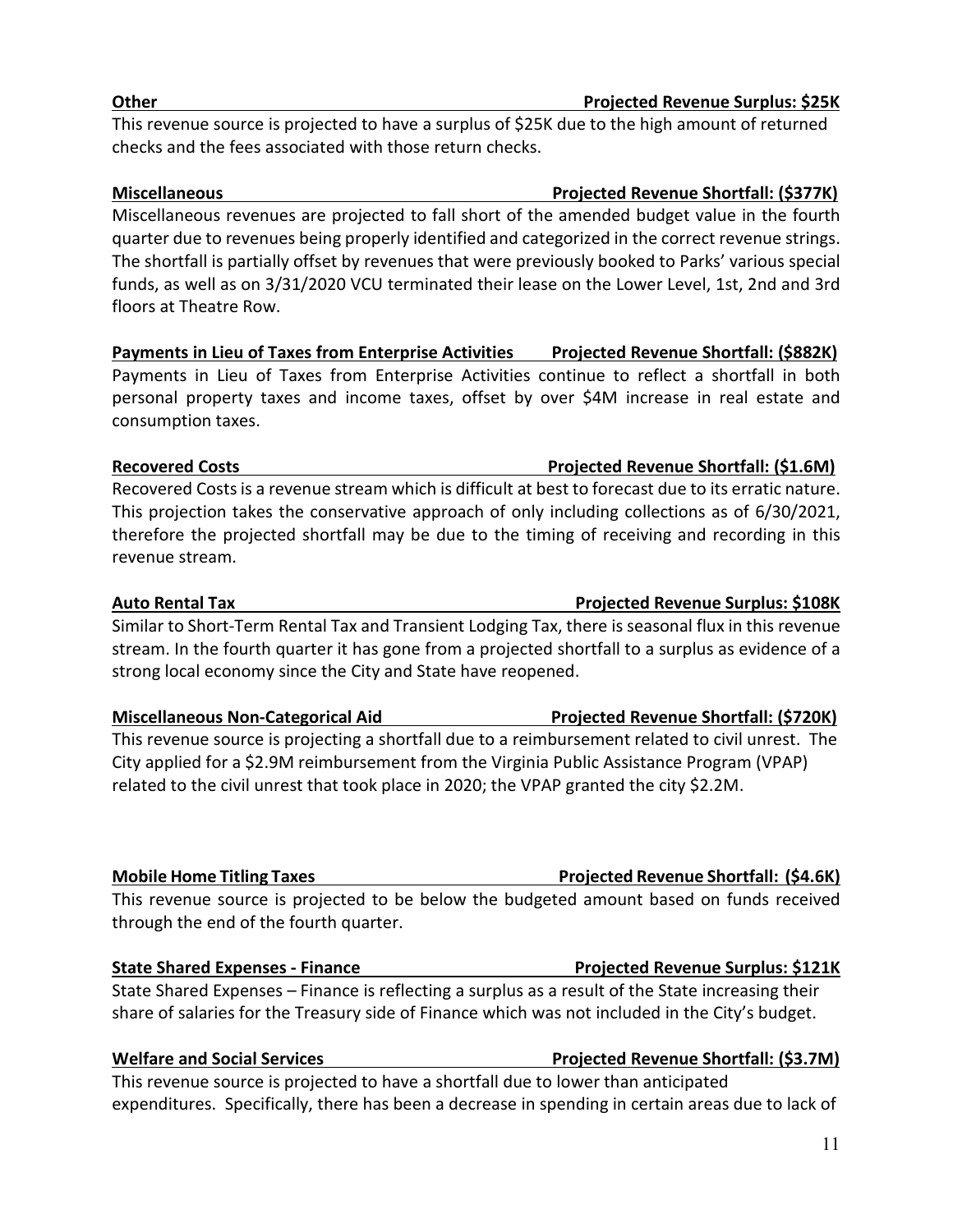applicants requesting various services in general relief services and long term care services. There were also waivers to VIEW programs that suspended client work activities and other supportive services, i.e. transportation services, due to the pandemic which resulted in a decrease in expenditures. Other savings is the result of a decrease in the number of youth in foster care and the number of finalized adoptions. As such, there are a decrease in expenditures for these groups with regard to various activities such as financial maintenance, transportation, and independent living services for youth in the legal custody of RDSS. Lastly, the department continues to carry a high number of vacancies, which also results in less reimbursement from the State.

### **Service Charges Projected Revenue Shortfall: (\$1.5M)**

Service Charges for the RE Tax PILOT is reflecting a shortfall as a result of capturing what has been received as of June 30, 2021, whereas once all has been accrued back for the FY2021, the revenues should have been received and recorded from the State.

### **Social Services Projected Revenue Shortfall: (\$1.1M)**

# This revenue source is projected to have a shortfall due to lower than anticipated expenditures. Specifically, there has been a decrease in spending in certain areas due to lack of applicants requesting various services in general relief services and long term care services. There were also waivers to VIEW programs that suspended client work activities and other supportive services, i.e. transportation services, due to the pandemic which resulted in a decrease in expenditures. Other savings is the result of a decrease in the number of youth in foster care and the number of finalized adoptions. As such, there are a decrease in expenditures for these groups with regard to various activities such as financial maintenance, transportation, and independent living services for youth in the legal custody of RDSS. Lastly, the department continues to carry a high number of vacancies, which also results in less reimbursement from the State.

### **Utilities Projected Revenue Shortfall: (\$18K)**

This revenue source primarily consists of charges for law enforcement off-duty services for various events, i.e. funeral escorts, which declined during the height of COVID-19, but have begun to increase as COVID restrictions have decreased.

### **Transfers-In Projected Revenue Surplus: (\$5.7M)**

This revenue source is projected to have a shortfall due to no longer utilizing Revenue Stabilization funding.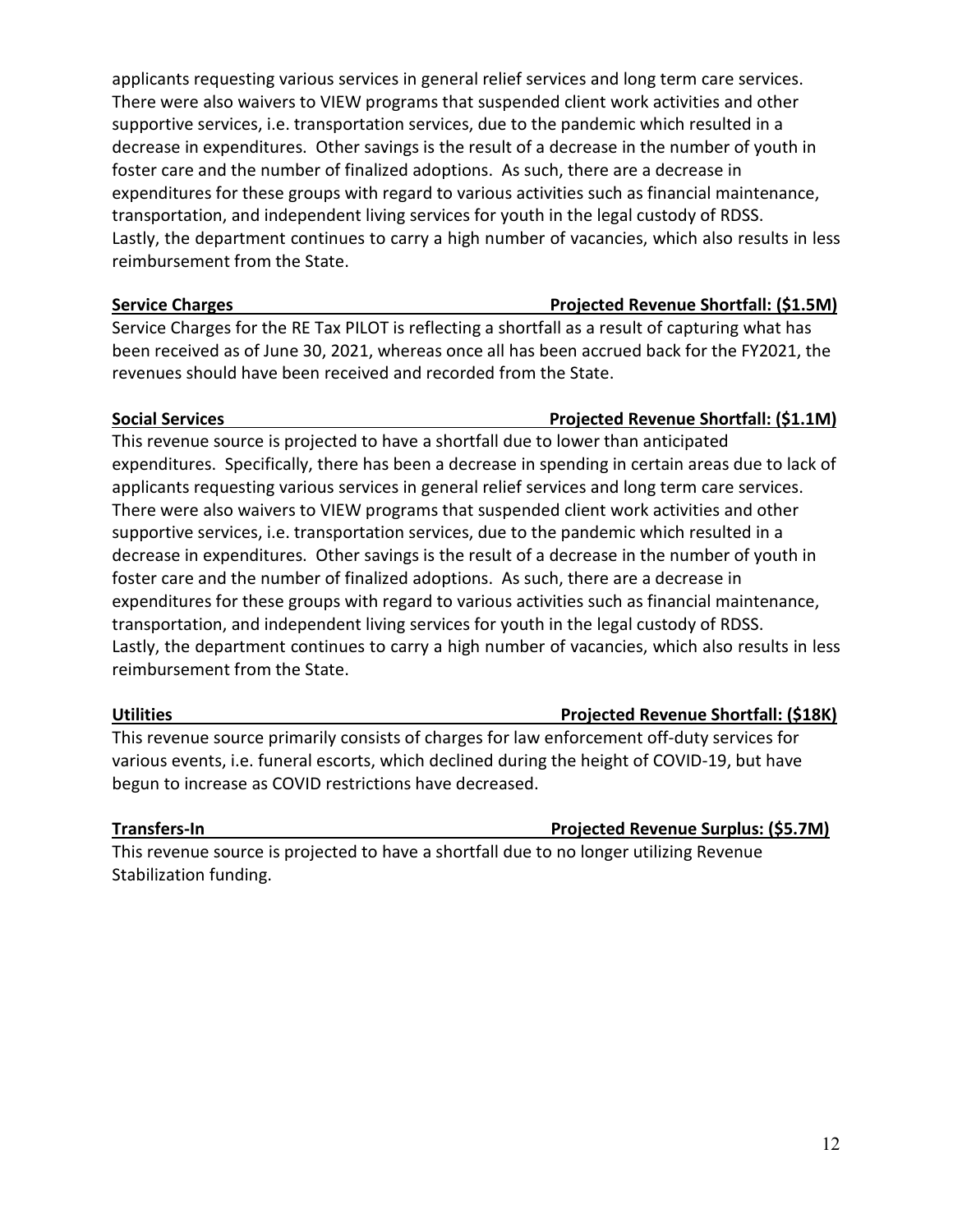### **FY2021 Fourth Quarter – Expenditure Projections**

General Fund Expenditures are trending lower than FY 21 Budgeted amounts, a surplus of \$12.8M is projected. This surplus is reduced to an overall year end estimated shortfall of (-\$372,838) or just 0.047% of the total general fund budget.

*This shortfall amount is net of a preliminary recommended encumbrance roll amount (from FY21 into FY22) of \$6,136,049 for FY21 obligations as well as the estimated (unspent) balance of the 1.5% increase in meals tax and overages on the account, \$251,904 for FY21, which is dedicated for the payoff of the construction of new Richmond Public Schools' facilities.*

**It is important to note that these projections are based on data collected for FY21 as of June 30, 2020. As a result, these projections could change as more data becomes available during year end closing and the accrual period. Below are explanations of major variances in the preliminary end of year expenditure projections.** The explanations are in order as they appear in the Fourth quarter status report. Variances of +/- 5% or +/- \$500,000 are detailed below.

The department is projecting a shortfall in personnel of \$92K due to an increase in retirement for various staff members, as well as staff bonuses given in order to retain staff. A surplus of \$1.5M in operating is projected due to lower legal fees as a result of less legal challenges, less fleet expenses, and lower supply costs related to the BOE. The majority of the savings, however, is related to a request for an encumbrance roll of \$1,378,260 for the replacement of the CAMA system which has had several delays due to COVID, DIT approvals, and portions of the procurement process in preparation for the RFP.

### **City Auditor Projected Budget Surplus: \$136K**

The City Auditor's Office is projecting a savings in personnel of \$54k due to vacant positions. The department is projecting an operating surplus of \$82K as a result of a portion of the external audit costs budgeted for in FY21 were paid in FY20. Additionally, the Citizens/SEA survey was postponed one year due to the pandemic.

The Chief Administrative Office is projecting a surplus of \$48K in personnel due to efficiencies in personnel gained throughout the course of the fiscal year.

### **City Attorney Projected Budget Surplus: \$249K**

The department is projecting a savings in personnel of \$54K due to vacancies. A surplus of \$195K in operating is projected due primarily to less than anticipated expenditures for mandated City Code re-codification and encumbrances for legal fees associated with redistricting.

### **City Clerk Projected Budget Surplus: \$53K**

The department is projecting a savings in personnel of \$27K due to vacancies. A surplus of \$26K in operating is projected due to savings in advertising and encumbrances for Council Chamber furnishings associated with resumption of meetings in Council Chambers.

# **Chief Administrative Officer Projected Budget Surplus: \$48K**

# **City Assessor Projected Budget Surplus: \$1.4M**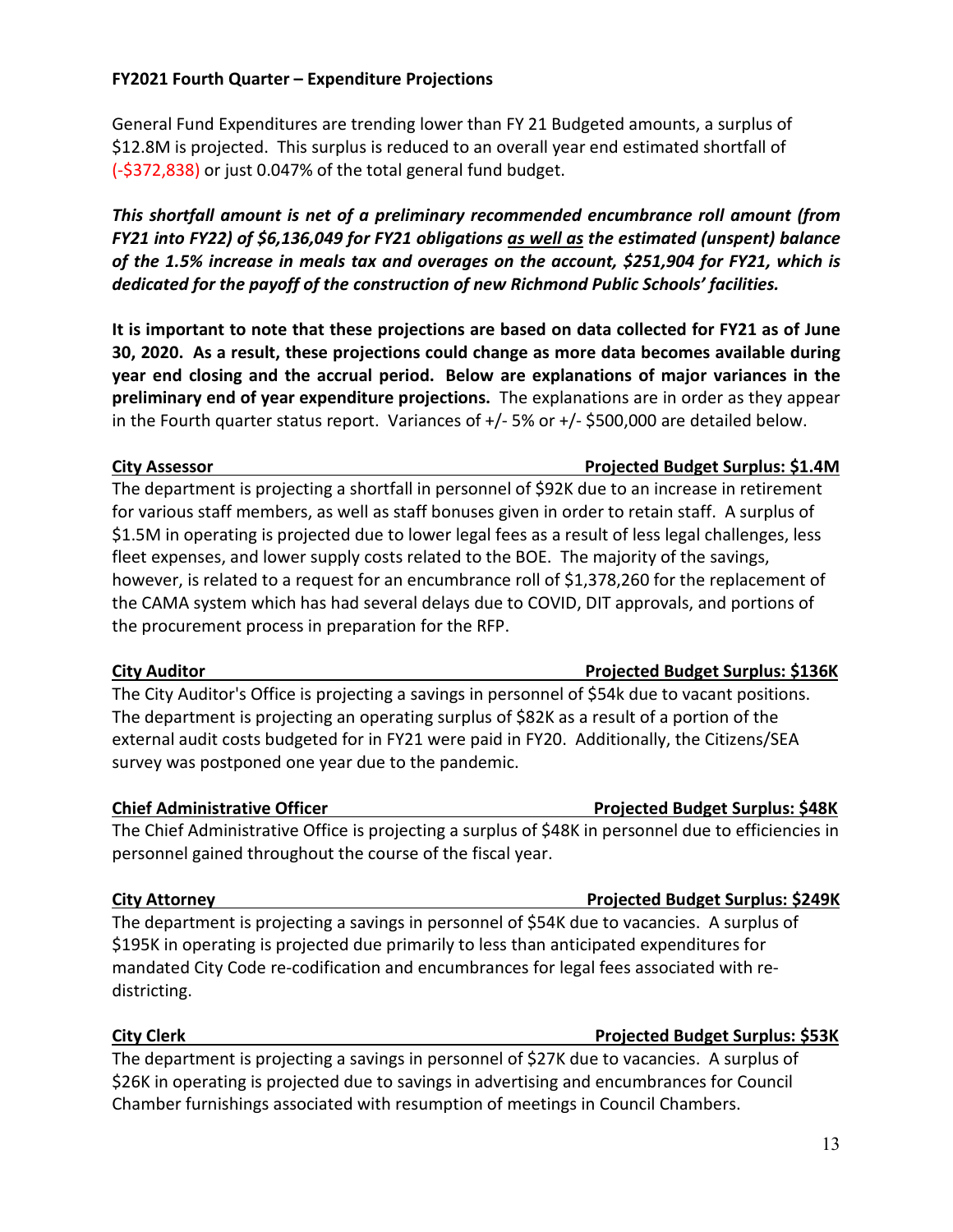# **City Council Projected Budget Surplus: \$121K**

The department is projecting a savings in personnel of \$35K due to vacancies. A surplus of \$86K in operating is projected for encumbrances associated with redistricting expenses, Council conference room refurbishing and software upgrades.

# **Council Chief of Staff Chief Article Council Chief of Staff Chief Article Council Chief Article Surplus: \$258K**

The Office of the City Council Chief of Staff is projected to have personnel savings of \$79K that is attributable to vacant positions. A surplus of \$179K in operating is projected primarily for the encumbrance associated with City Council's Restructuring Study and Executive Search contract.

The department is projecting a shortfall in personnel of \$97K due to salary incentives for various staff. A surplus of \$332K in operating is projected and is primarily attributed to reduced in-person economic development marketing activities due to the COVID-19 pandemic, FY21 expenses that have been realized but not yet paid, and strategic initiatives started in late FY21. Funding for these items is essential to advancing the City's short-term and long-term economic development and redevelopment objectives.

# **Finance Projected Budget Surplus: \$741K**

The Department of Finance is projected to have slight personnel savings of \$7K which is the result of various vacation payouts and COVID related extraordinary bonuses offset by department vacancies. A surplus of \$734K in operating is projected and is a result of efficiencies in internal work processes, offset by unplanned expenses for Finance's share of DSS's building security and rent, lobbying services (CAO) and consulting services (CAO). The majority of the savings, however, is related to a request for an encumbrance roll request of \$682,726.

# **Housing & Community Development Projected Budget Surplus: \$321K**

The department is projecting slight personnel savings of \$1.9K. An operating surplus is projected and is due to having internal department staff develop the new Five Year Consolidated Plan (2021-2025) and the FY21-22 Action Plan given the COVID-19 Pandemic. Previously these tasks were handled by using contractual services and as a result of using internal staff, operational efficiencies are projected to be realized. Of the operating savings, \$105K is related to a request for an encumbrance roll.

# **Planning & Development Review Projected Budget Surplus: \$584K**

The department is projecting slight personnel savings of \$42K due to position vacancies. The department is projecting an operating savings of \$542K which is due to multiple factors including the current pandemic, contractual service activities, and not spending the reappropriation of Unspent Building funds. Due to the pandemic there were savings in contractual elevator services. There was also a savings in contractual services for Richmond 300 due to the Department by transferring some of the responsibilities in house. The Department had additional savings in contractual services for demolition services as the Department's strategy is to save and rehab properties which will continue to bring tax revenue

# **Economic Development Projected Budget Surplus: \$235K**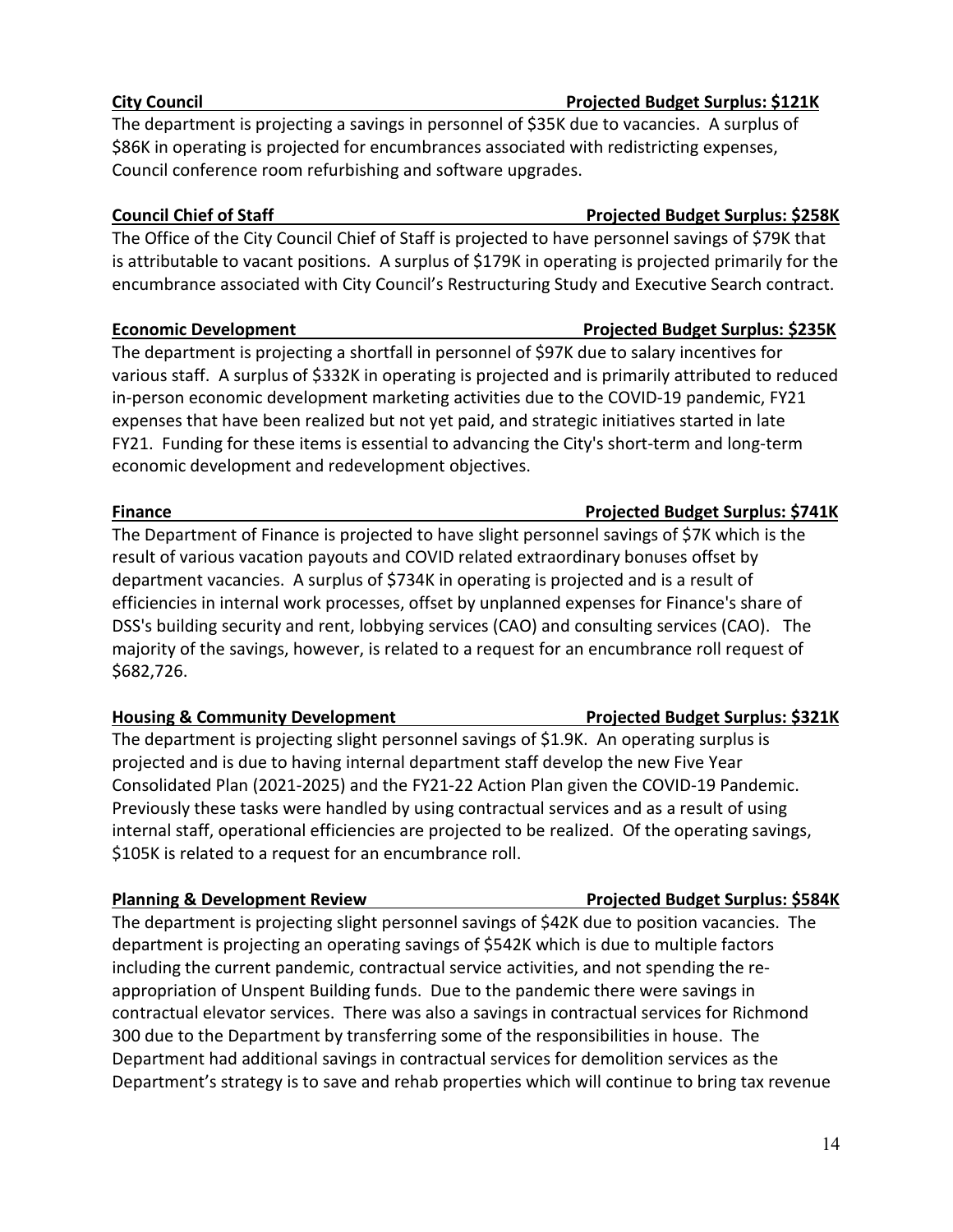### to the City. The Department also had savings in contractual services for abatement services due to the lack of qualified available vendors to meet the demand.

The Office of the Press Secretary is projecting a \$47K surplus in personnel which is solely attributed to a vacant Public Info Manager, reallocated to a Deputy Director as of July 1, that isn't expected to be hired until FY22. Operating savings of \$12K is projected due to less public outreach due to the pandemic.

## **Justice Services Projected Budget Surplus: \$781K**

The Department of Justice Services is projecting a \$43K surplus in personnel which is attributed to vacancies. An operating savings of \$738K is projected primarily for encumbrances associated with the move of staff from the Safety Building to Theatre Row, contracts savings associated with substance abuse disorder services, alternative sentencing, and jail diversion project services as well as electronic monitoring services.

The Department of Social Services is projecting a shortfall in personnel of \$1.1M due to the projected recruitment of positions, as well as funds to support pay band increases for staff. The department is projecting a savings in operating of \$4M which is due to the moratorium on discretionary spending, a reduction in rent expenses for the Marshall Plaza Building and COVID-19 Non-Discretionary spending prohibition savings (training, transportation, etc.). Additionally, savings are a result of Social Services philosophy of emphasizing long term family preservation and stabilization environments for at-risk children we serve. This philosophy resulted in a decrease for the number of our children requiring long term out of home services, especially for foster care.

The Non-Departmental budget is currently projected to have a surplus of \$1.2M which is attributed to multiple factors:

- Savings of \$528K for Tax Relief for the Elderly which reflects the amount of relief granted;
- Overage of \$487K for the city's GRCCA payment which must trend lodging tax revenues;
- Overage of \$564K for the payment for RPS Construction which must trend meals tax revenues;
- Savings of \$20K for East End Teen Center;
- Savings of \$450K and \$440K for the Stone Development Grant and Stone Lease Grant respectfully;
- Savings of \$50K for the Greater Richmond Partnership;
- Savings of \$120K for Wyeth;
- Savings of \$300K for Clayco; and
- Unspent \$300K from the COVID Reserve

It is recommended that balances totaling \$962K for the Stone Grants, Greater Richmond Partnership, Wyeth, and Clayco be included in the encumbrance roll to FY2022.

### **Press Secretary Projected Budget Surplus: \$59K**

### **Social Services Projected Budget Surplus: \$2.9M**

# **Non-Departmental Projected Budget Surplus: \$1.2M**